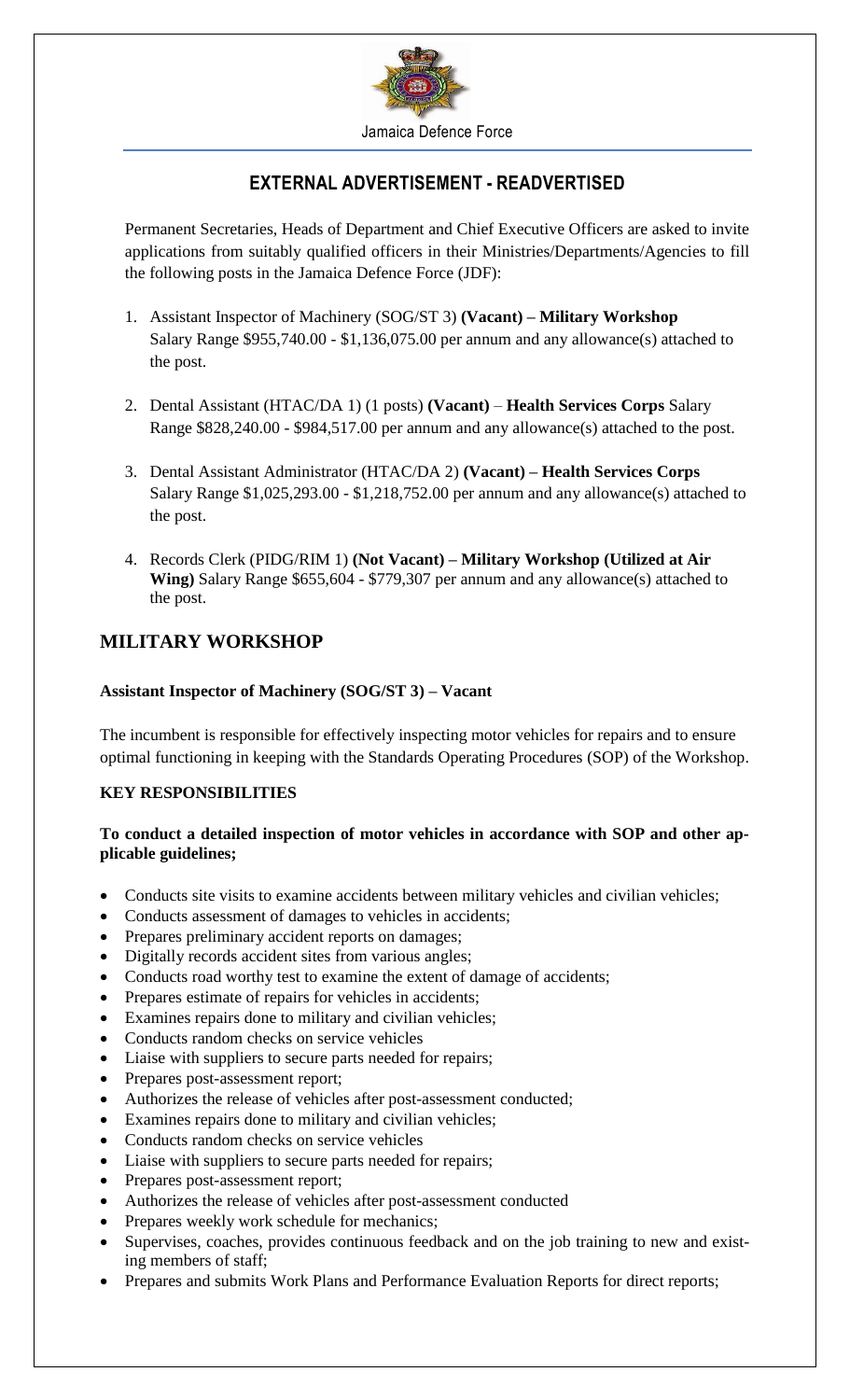- Recommends staff performance enhancing strategies in achieving the Unit's objectives (e.g. job rotation);
- Recommends disciplinary action;

## **OTHER RESPONSIBILITIES:**

• Performs other related functions assigned.

## **REQUIRED KNOWLEDGE, SKILLS & COMPETENCIES:**

- High level of integrity;
- Good time management skills;
- Ability to work well under pressure of time constraints;
- Ability to work well within a team;
- Excellent report writing skills;
- Knowledgeable in auto-mechanics;
- Excellent knowledge of the Road Traffic Act
- Expert knowledge of motor vehicle technology and relevant equipment
- Excellent knowledge of relevant operational policies and procedures
- Working knowledge of relevant computer applications
- Possesses knowledge of the mechanics of motor vehicles necessary to conduct inspections.

## **MINIMUM QUALIFICATION AND EXPERIENCE:**

- Diploma in Automotive or Mechanical Engineering or a related discipline
- At least two (2) years' experience

## **SPECIAL CONDITIONS ASSOCIATED WITH THE JOB:**

- Typical working environment;
- May be required to work beyond the normal working hours;
- May be required to work on weekends and public holidays;
- Office located some distance from the main entrance;
- Maybe subjected to search based on JDF's rule.

# **HEALTH SERVICES CORPS**

## **Dental Assistant (HTAC/DA 1) – Vacant**

To ensure that service given to patients conforms with the dental regulation and guidelines of the Health and Dental Act; .

## **KEY RESPONSIBILITIES**

- Records treatments, information on patients in their dockets;
- Administer appropriate first aid technique to patients in need;
- Take and record patient's medical and dental history and vital signs (blood pressure, temperature and pulse);
- Maintain and service autoclave and equipment;
- Prepare patient, sterilize and disinfect instruments;
- Set up instruments and trays for dental surgeon;
- Prepare materials for specific procedures;
- Assist dentist during dental procedures;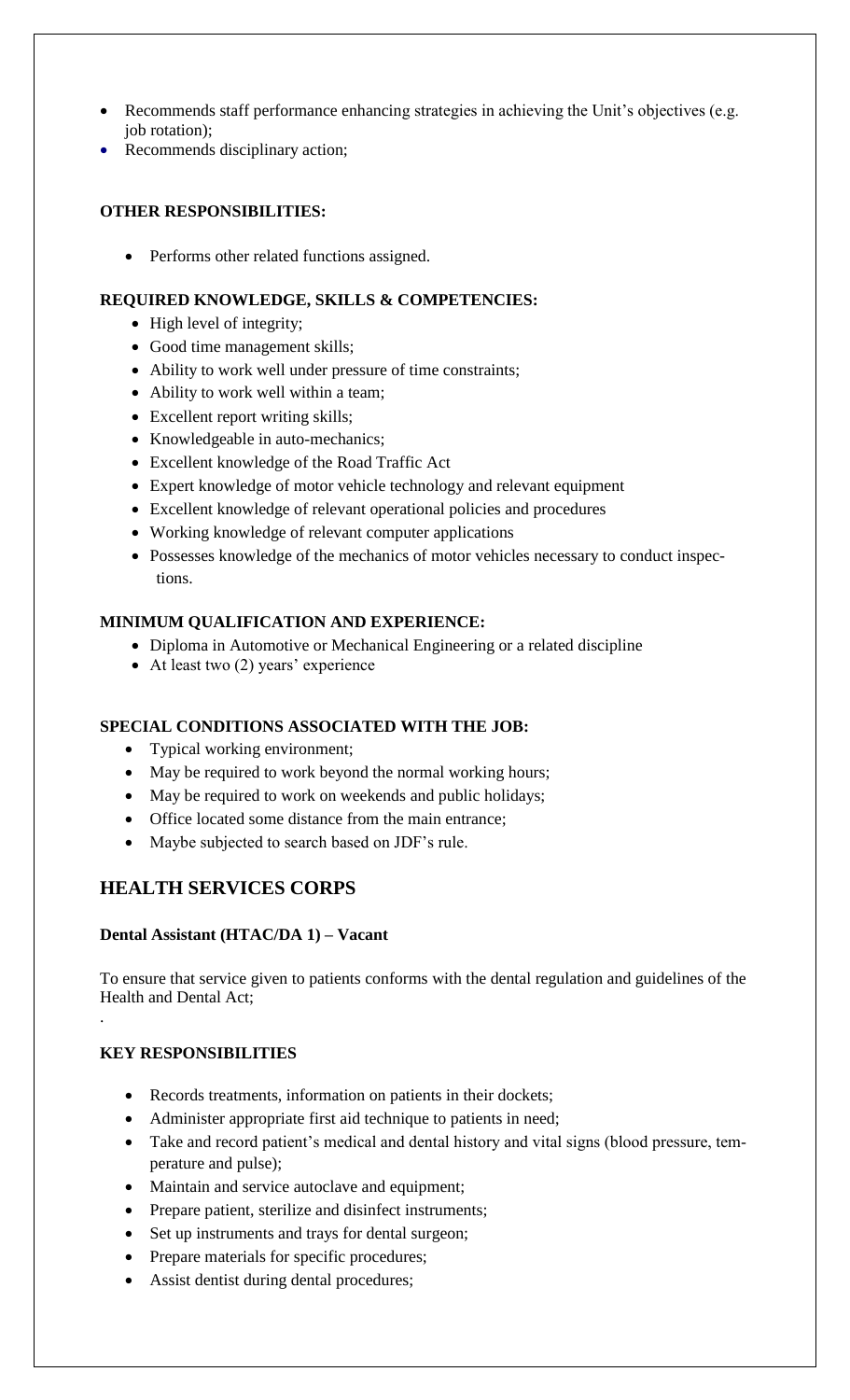- Assist dentist in management of medical and dental emergencies;
- Prepare surgeries for daily procedure;
- Chairside assisting of Oral Health instructions;
- Chairside assisting of specialists implant orthodontic;
- Post-operative and oral instructions are given to patients;

#### **OTHER RESPONSIBILITIES:**

• Performs other related functions assigned.

#### **REQUIRED KNOWLEDGE, SKILLS & COMPETENCIES:**

- Good time management;
- Pay attention to detail;
- Knowledge of relevant computer applications

#### **MINIMUM QUALIFICATION AND EXPERIENCE:**

- Four (4) CXC or GCE O' Level including a numeric subject and English
- Diploma in Dental Administration, would be an asset;
- Certification in Dentistry from the Dental Auxiliary School.
- 1 year related experience

#### **SPECIAL CONDITIONS ASSOCIATED WITH THE JOB:**

- Normal working environment;
- Required to be rotated within similar capacity for short/long term;
- May be required to work beyond the normal working hours;
- Office located some distance from the main entrance;
- Subjected to search based on JDF's rule

#### **Dental Assistant Administrator (HTAC/DA 2)**

The incumbent is responsible for assisting the Dentist and Dental Hygienist in carrying out their treatment procedures as effectively as possible thus facilitating the smooth running of the Dental Services

## **KEY RESPONSIBILITIES**

- Ensures that the operatory is disinfected and prepared to receive the patients for treatment;
- Updates and checks patients' medical history;
- Checks and records patients' blood pressure;
- Ensures correct patient docket is provided;
- Ensures medical history and demographic data on patients' dockets are updated as needed;
- Checks waiting area periodically to ensure that there is systemic flow and that all patients are processed;
- Ensures that equipment (armamentarium) necessary for the patients' treatment is prepared;
- Ensures that necessary lab work and dental materials required for the appointment are present in the clinic;
- Manages and updates the computerized patient appointment database with relevant patient information:
- Assists the Reception staff in scheduling appointments based on the availability of providers, operatories and dental assistants based on the time required for the procedure;
- Confirms patients' appointments;
- Notifies patients of any cancellation and also informs them of their new appointment dates where necessary;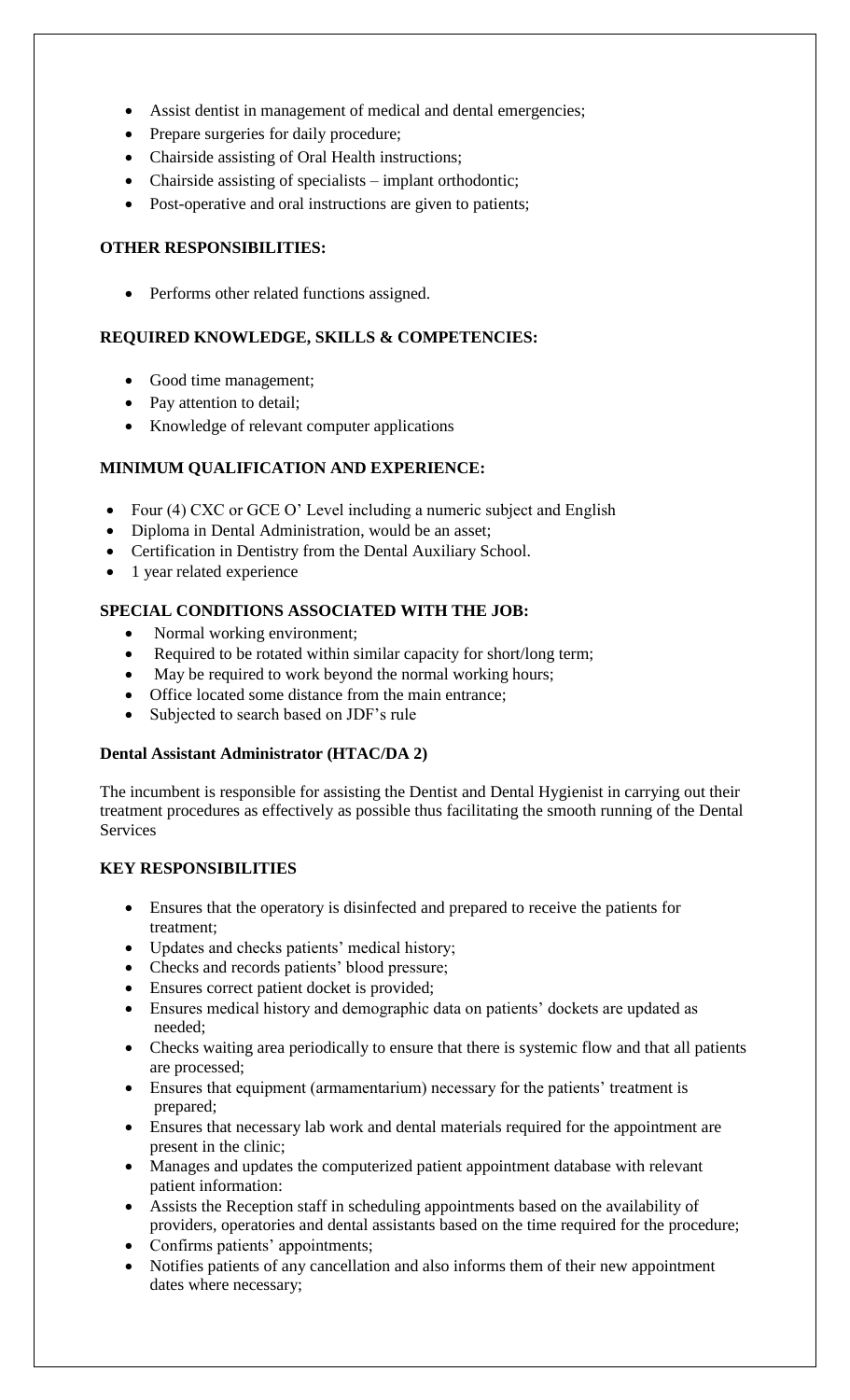- Ensures that patients are informed if a provider is running late;
- Ensures that pictures of spouses, once received, are attached to their dockets where necessary;
- Assists in monitoring clinic inventory;
- Files all patient dockets at the day where necessary;
- Organizes and distributes incoming and outgoing mail where necessary;
- Prepares daily patient and procedure statistic and inputs into available software;
- Submits prepared appointment dates for soldiers (Private Staff Sergeants) to company offices for publication on Part 1 Orders where necessary**.**

## **OTHER RESPONSIBILITIES**

Performs all other related duties and functions as may be required from time to time.

## **REQUIRED KNOWLEDGE, SKILLS & COMPETENCIES**

- Good time management.
- Attention to detail.
- Knowledge of relevant computer applications.

## **MINIMUM QUALIFICATION AND EXPERIENCE**

- Four (4) CXC or GCE O' Level including a numeric subject and English Language.
- Three years related experience
- Diploma in Dental Assisting would be an asset
- Certification in Dental Administration from Dental Auxiliary School

# **AIR WING**

## **Records Clerk (PIDG/RIM 1) – Not Vacant**

The incumbent is responsible for providing effective records keeping practices and supervision to civilian staff ensuring the smooth operations of the Unit.

## **KEY RESPONSIBILITIES**

- **1. To provide human resource function to ensure that the welfare of staff within the Unit is maintained:**
- Liaises with Officers in relation to matters affecting civilian staff assigned to the Unit;
- Maintains records of attendance and absenteeism;
- Processes applications for leave of absence and vacation leave;
- Submits a Monthly Leave Schedule to the Director Human Resource & Administration;
- Actions the Monthly Leave Schedule;
- Completes and submits applications for payment of Subsistence and Overtime Allowances in respect of civilian staff to HRM&A;

## **2. To provide administrative support to ensure the smooth operations of the Unit:**

- Prepares memos letters for the signature of the Commanding Officer;
- Maintains and updates files stored in the Unit;
- Retrieves and distributes files as per requests;
- Maintains filing cabinets in accordance with RIM policies and procedures,